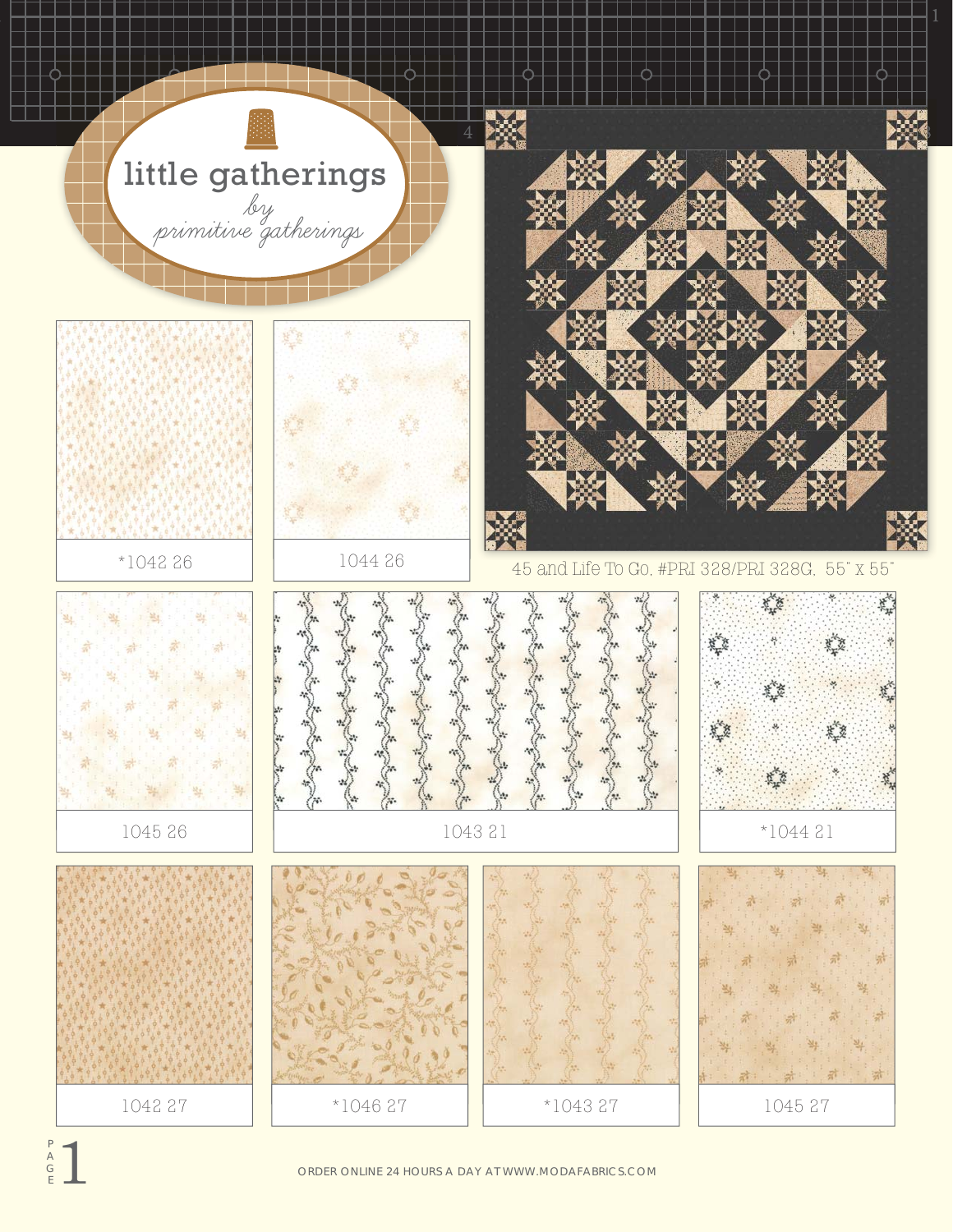



 $\blacksquare$  ans of the successful Primitive Muslins are in for a good old fashioned treat! The popular tea-dyed backgrounds are now adorned with a range of dainty little reproduction prints, some as subtle tone on tones and some with a dramatic pop of black. These Little Gatherings in a antiqued palette of naturals, gold and faded black are the perfect tiny textures sure to fulfill your passion for all things primtive.

moda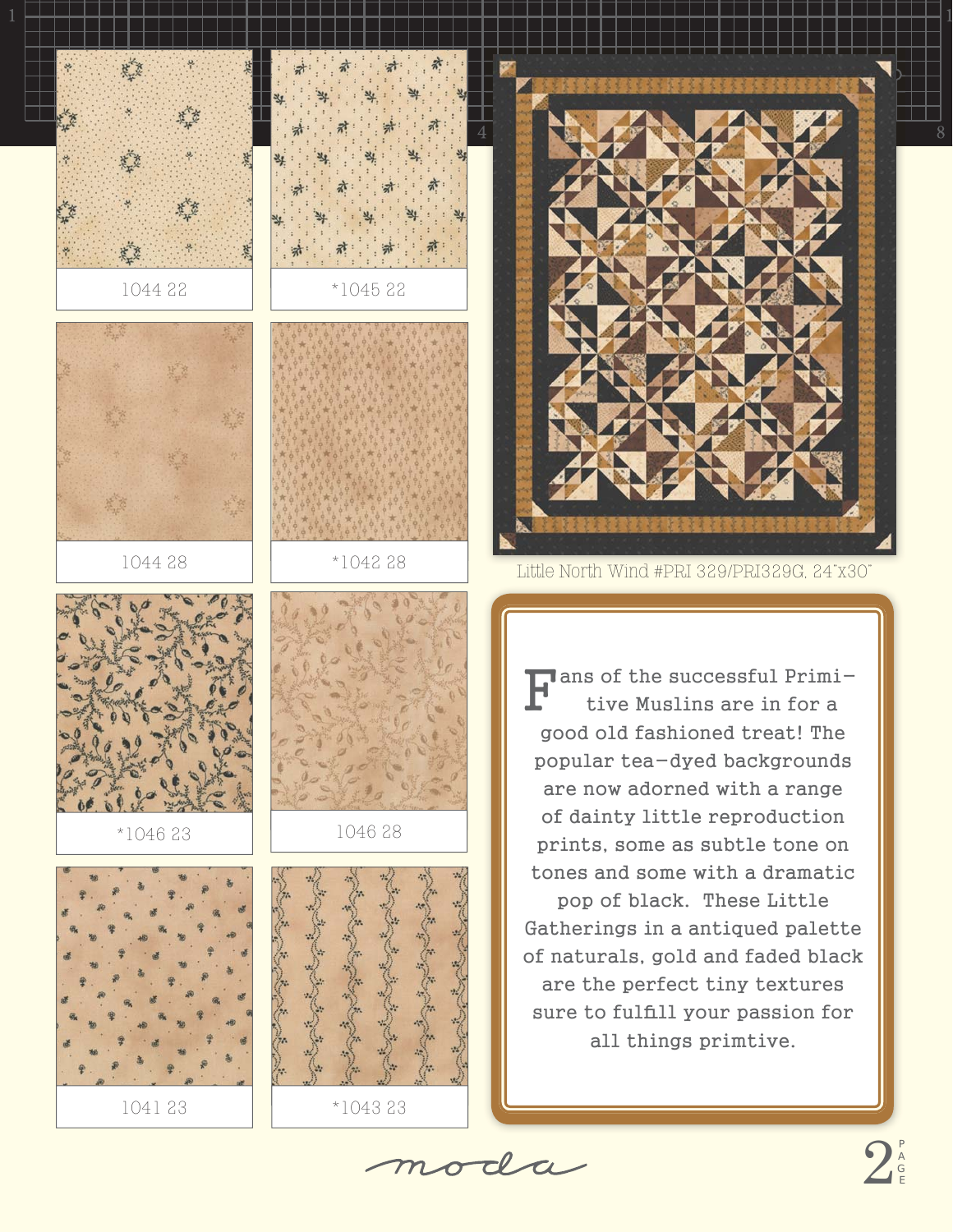



ORDER ONLINE 24 HOURS A DAY AT WWW.MODAFABRICS.COM